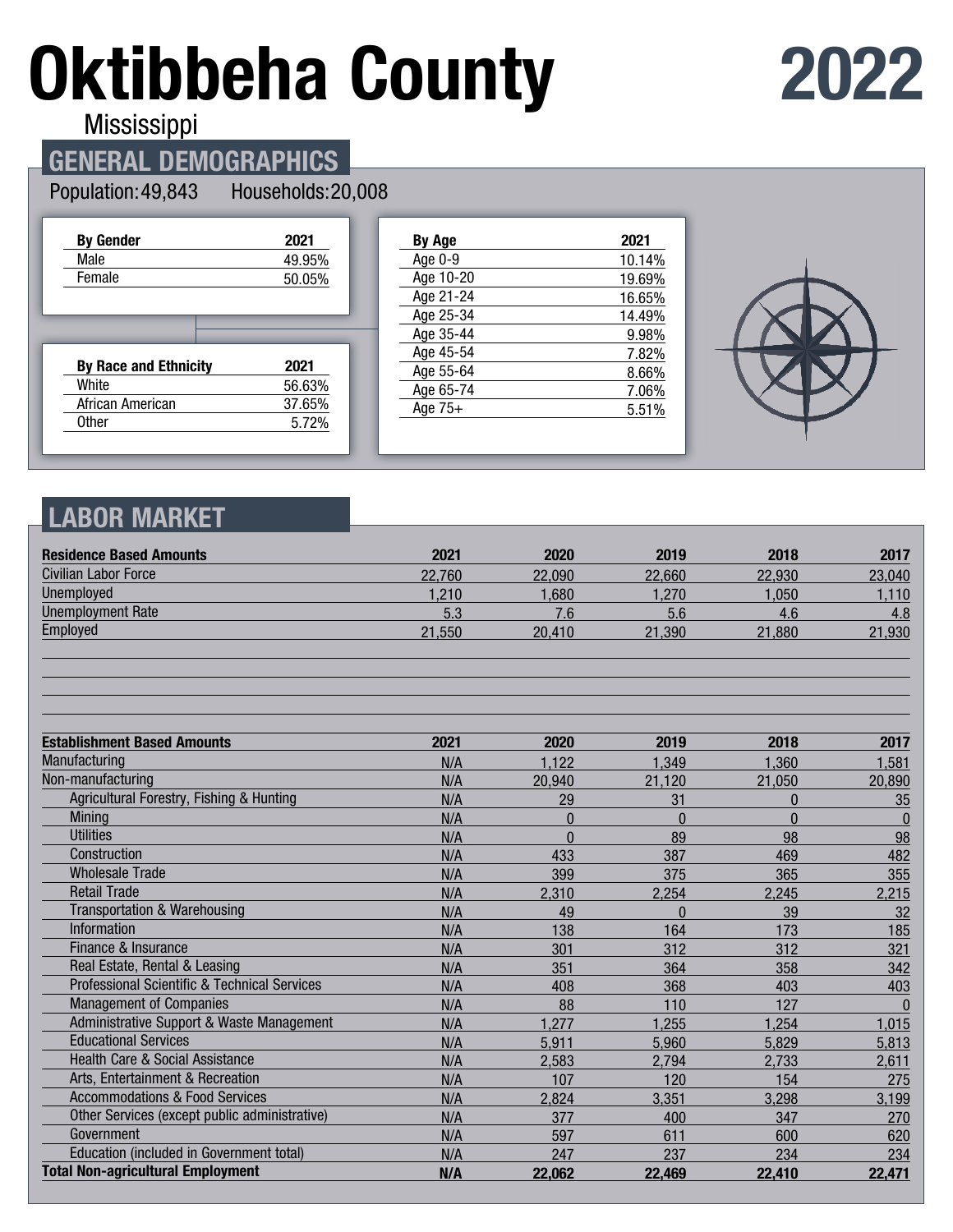|--|

|                                | 2021     | 2020     | 2019     | 2018     | 2017     | <b>Region</b> |
|--------------------------------|----------|----------|----------|----------|----------|---------------|
|                                |          |          |          |          |          |               |
| <b>Per Capita Income</b>       | \$37,853 | \$35,457 | \$34,100 | \$32,464 | \$31,917 | \$40,894      |
|                                |          |          |          |          |          |               |
| <b>Median Household Income</b> | \$44,450 | \$43,189 | \$41,261 | \$38,625 | \$36,361 | \$50,575      |
|                                |          |          |          |          |          |               |
| # of Households with Income    |          |          |          |          |          |               |
| Equal or Less Than \$24,999    | 7,077    | 7.128    | 7.198    | 7.421    | 7.715    | 57,091        |
|                                |          |          |          |          |          |               |
| % of Households with Income    |          |          |          |          |          |               |
| Equal or Less Than \$24,999    | 35.37%   | 35.25%   | 35.91%   | 36.82%   | 38.30%   | 25.90%        |
|                                |          |          |          |          |          |               |

| <b>Employment Occupational Composition %</b>    | 2021   |
|-------------------------------------------------|--------|
| <b>Professional and Technical</b>               | 29.85% |
| <b>Executive, Administrative and Managerial</b> | 11.94% |
| <b>Sales</b>                                    | 9.23%  |
| Administrative Support and Clerical             | 10.32% |
| Production, Craft and Repair                    | 9.60%  |
| <b>Transportation and Material Moving</b>       | 6.26%  |
| Handlers, Helpers and Laborers                  | 0.51%  |
| Service                                         | 22.29% |

| <b>Establishment-Based Employment Composition % 2021</b> |     |
|----------------------------------------------------------|-----|
| Manufacturing                                            | N/A |
| Non-Manufacturing                                        | N/A |



| <b>SOCIAL ENVIRONMENT</b>                           |          |          |          |          |          |  |
|-----------------------------------------------------|----------|----------|----------|----------|----------|--|
|                                                     | 2021     | 2020     | 2019     | 2018     | 2017     |  |
| <b>Number of Births to Single Teens</b>             | N/A      | 35       | 22       | 22       | 20       |  |
| <b>TANF &amp; Food Stamp Payments per Household</b> | \$465.92 | \$460.97 | \$390.29 | \$470.39 | \$516.48 |  |
| <b>Number of Divorces</b>                           | N/A      | 84       | 70       | 106      | 66       |  |
| <b>Number of Divorces Involving Children</b>        | N/A      | 17       | 23       | 33       | 28       |  |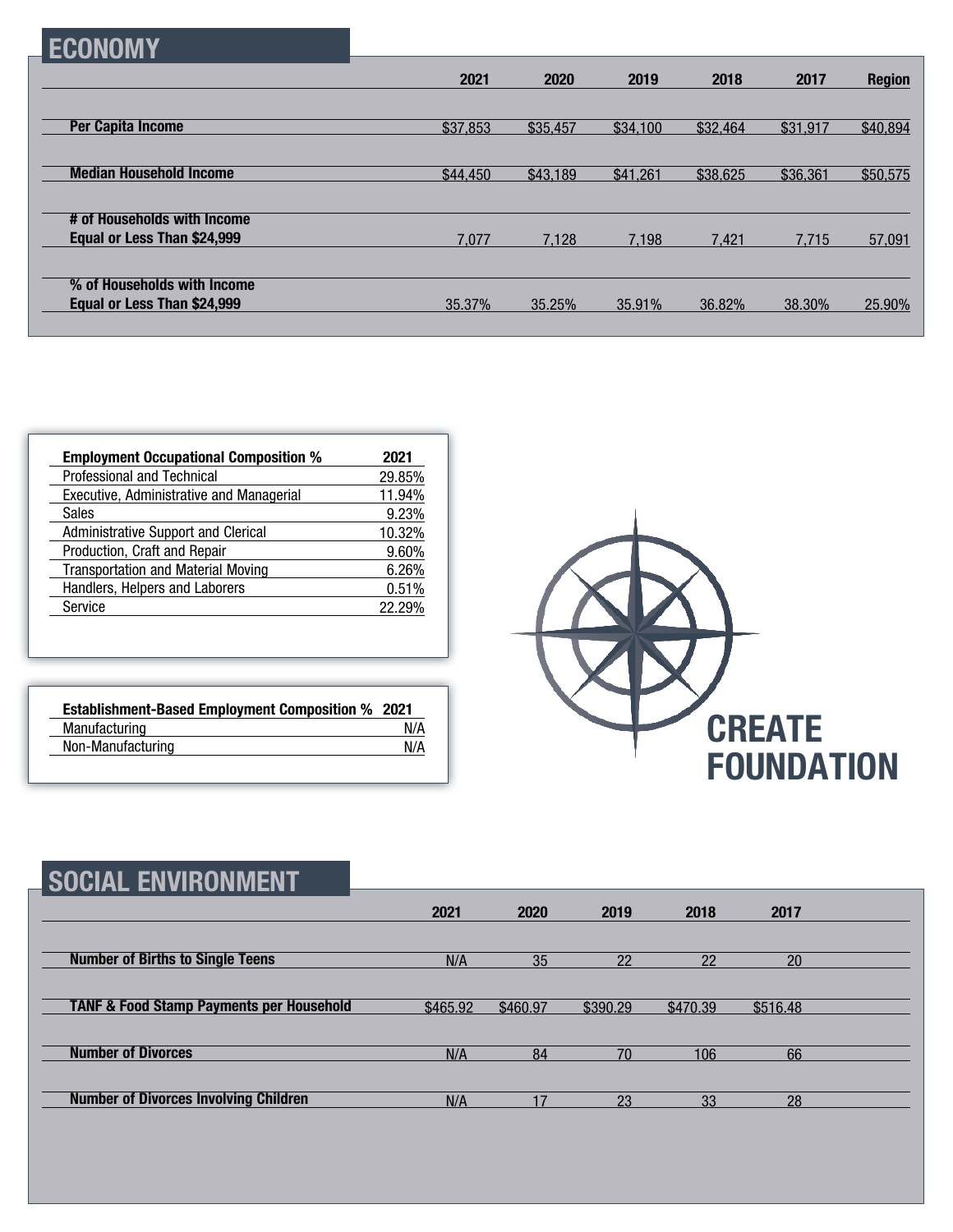# **EDUCATION**

|                                           | 2021     | 2020     | 2019     | 2018     | 2017     | <b>Region</b> |
|-------------------------------------------|----------|----------|----------|----------|----------|---------------|
|                                           |          |          |          |          |          |               |
| Percent of Population 25+ with HS Diploma | 90.92%   | 90.80%   | 88.39%   | 86.99%   | 86.54%   | 82.93%        |
|                                           |          |          |          |          |          |               |
| <b>Average Expenditure per Student</b>    | \$13,391 | \$12,133 | \$11,997 | \$11,275 | \$10,712 | \$11,915      |
|                                           |          |          |          |          |          |               |
| <b>ACT All Students</b>                   | 17.00    | 17.70    | 17.60    | 18.00    | 17.90    | 17.36         |
|                                           |          |          |          |          |          |               |
| <b>Average Class Size</b>                 | 12.39    | 13.10    | 13.25    | 13.70    | 14.15    | 12.57         |

| <b>Educational Attainment % by level</b> | 2021   |
|------------------------------------------|--------|
| Graduate/Professional                    | 22.28% |
| 4 Year Degree $+$                        | 20.08% |
| Associate's Degree                       | 8.04%  |
| Some College                             | 18.91% |
| High School Diploma                      | 21.61% |
| Some High School                         | 6.50%  |
| Some Elementary                          | 258%   |

| <b>High School Completer Rate</b> | 2021 |
|-----------------------------------|------|
| Starkville - Oktibbeha            | 86 2 |

| <b>HOUSING</b>                            |           |           |           |           |           |               |
|-------------------------------------------|-----------|-----------|-----------|-----------|-----------|---------------|
|                                           | 2021      | 2020      | 2019      | 2018      | 2017      | <b>Region</b> |
| <b>Percent of Owner Occupied Housing</b>  | 49.59%    | 49.56%    | 49.56%    | 49.62%    | 49.51%    | 68.26%        |
| <b>Percent of Renter Occupied Housing</b> | 50.41%    | 50.44%    | 50.44%    | 50.38%    | 50.49%    | 31.74%        |
| <b>Median Home Value</b>                  | \$199,010 | \$189,315 | \$169,202 | \$169,521 | \$159,890 | \$151,579     |